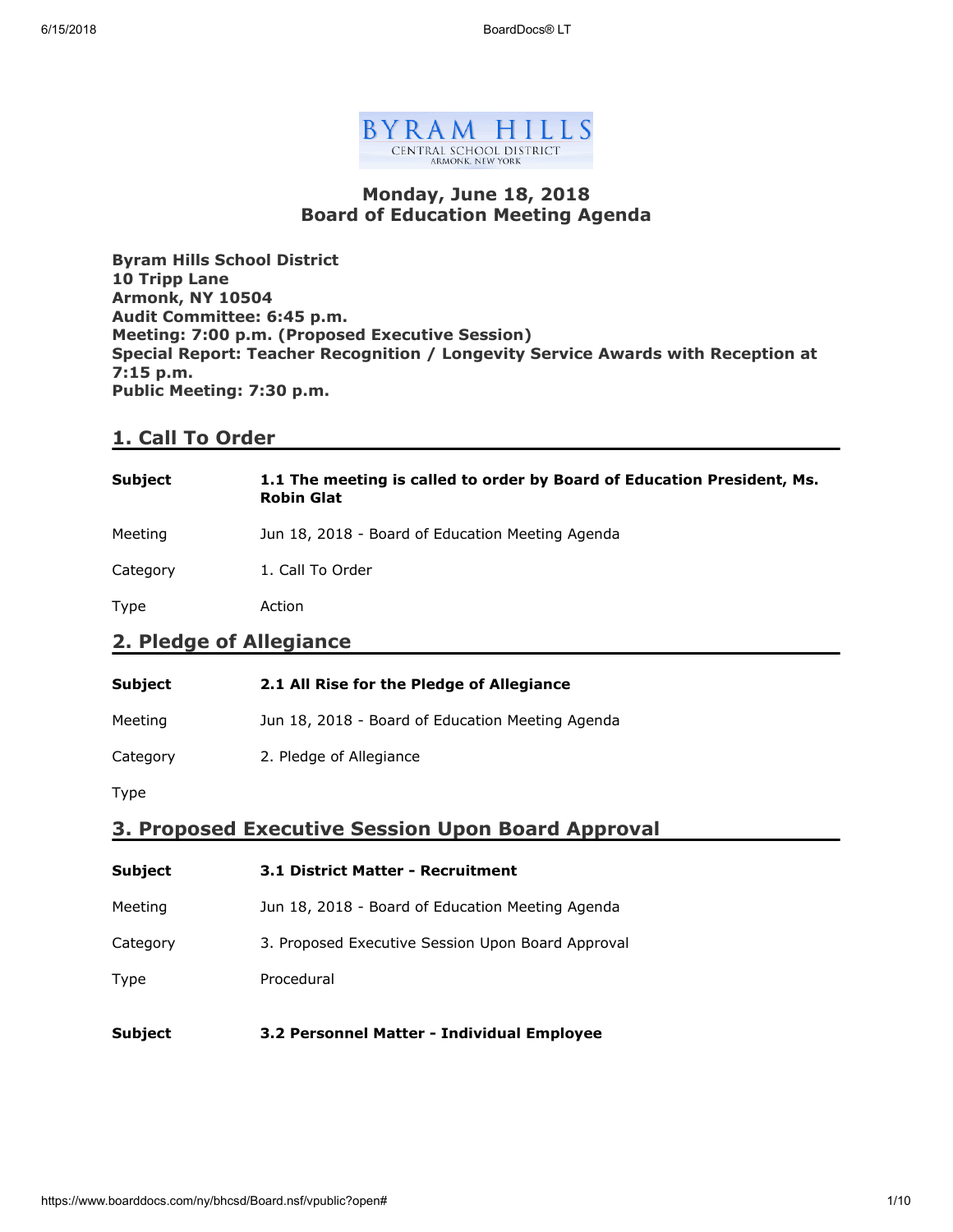| Meeting        | Jun 18, 2018 - Board of Education Meeting Agenda  |  |  |
|----------------|---------------------------------------------------|--|--|
| Category       | 3. Proposed Executive Session Upon Board Approval |  |  |
| <b>Type</b>    | Procedural                                        |  |  |
| <b>Subject</b> | 3.3 Contract Matter - Individual Consultant       |  |  |
| Meeting        | Jun 18, 2018 - Board of Education Meeting Agenda  |  |  |
| Category       | 3. Proposed Executive Session Upon Board Approval |  |  |
| <b>Type</b>    | Procedural                                        |  |  |
| <b>Subject</b> | 3.4 Legal Matter - Individual Employee            |  |  |
| Meeting        | Jun 18, 2018 - Board of Education Meeting Agenda  |  |  |
| Category       | 3. Proposed Executive Session Upon Board Approval |  |  |
| Type           | Procedural                                        |  |  |
| <b>Subject</b> | 3.5 Legal Matter - Transportation                 |  |  |
| Meeting        | Jun 18, 2018 - Board of Education Meeting Agenda  |  |  |
| Category       | 3. Proposed Executive Session Upon Board Approval |  |  |
| Type           | Procedural                                        |  |  |
|                | 4 Comments from the Public                        |  |  |

## **4. Comments from the Public**

| Subject  | 4.1 Public Comments (if any) will be heard at this time |
|----------|---------------------------------------------------------|
| Meeting  | Jun 18, 2018 - Board of Education Meeting Agenda        |
| Category | 4. Comments from the Public                             |
| Type     | Recognition                                             |

**Attached** is a copy of the Byram Hills School District "*Guidance for Public Input at Board Meetings*" *as a reference for public comments during Board meetings.*

### File Attachments

[Guidance for Public Input at Board Meetings REVISED 12-6-16.pdf \(17 KB\)](https://www.boarddocs.com/ny/bhcsd/Board.nsf/files/AYJNA75EF0F6/$file/Guidance%20for%20Public%20Input%20at%20Board%20Meetings%20REVISED%2012-6-16.pdf)

# **5. Revision and Adoption of Agenda**

### **Subject 5.1 Revisions (if necessary) and adoption of Agenda**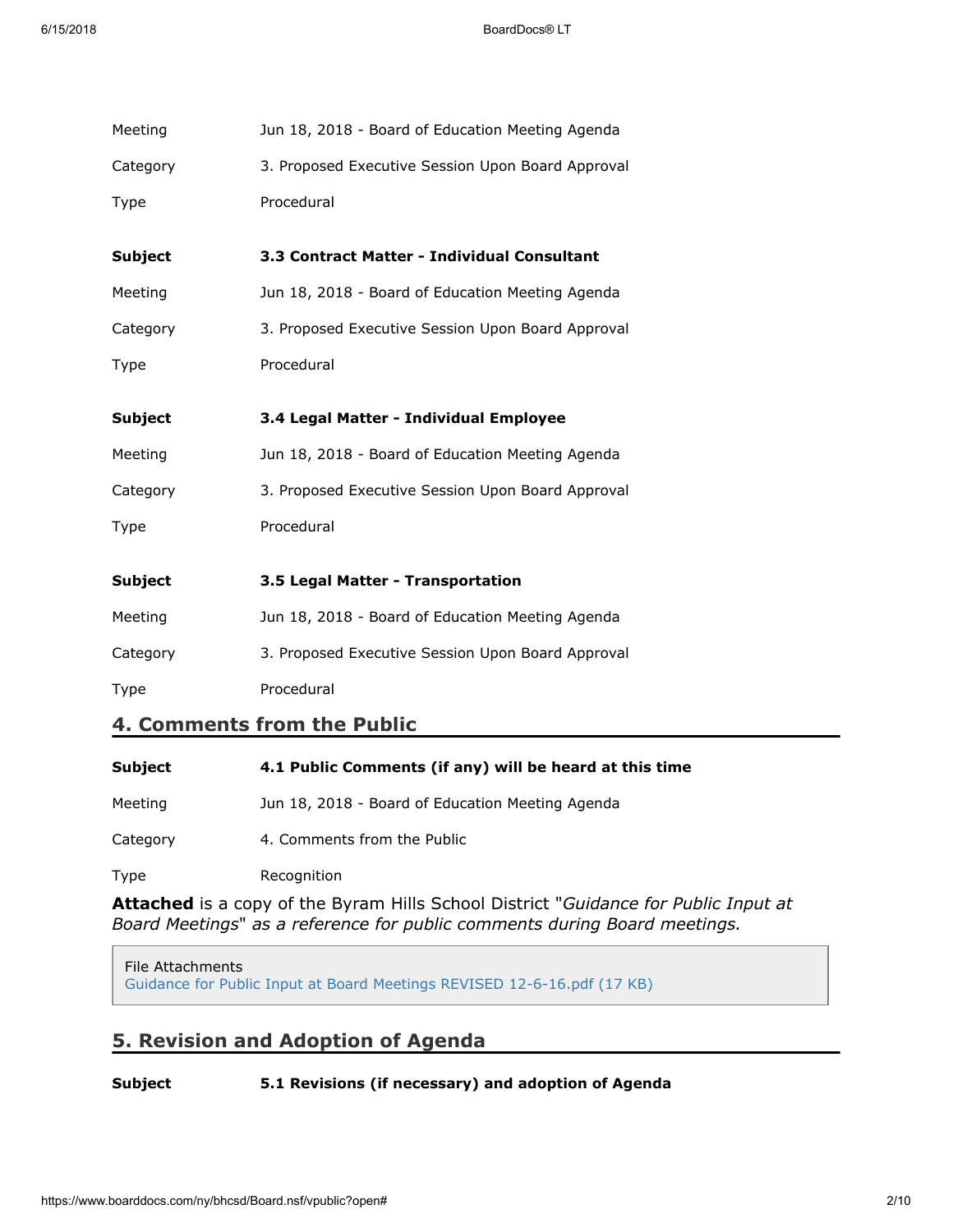| Meeting  | Jun 18, 2018 - Board of Education Meeting Agenda |
|----------|--------------------------------------------------|
| Category | 5. Revision and Adoption of Agenda               |
| Type     | Action                                           |

### **6. Consent Agenda - Personnel**

| Subject | <b>6.1 Personnel Items</b> |  |
|---------|----------------------------|--|
|         |                            |  |

Meeting Jun 18, 2018 - Board of Education Meeting Agenda

Category 6. Consent Agenda - Personnel

Type **Action** (Consent)

#### **6.1 Administrator Appointment:**

1. David Mack, Assistant Principal, WA, 4-year probationary, effective 7/01/18-6/30/22

#### **6.2 Teacher Leave:**

1. Employee #671, Special Education, WA, effective 8/29/18-6/30/19

#### **6.3 Teacher Probationary Appointment:**

1. Dawn Selnes, Technology Education, HCC, 3-year probationary, effective 8/29/18-8/28/21

#### **6.4 Regular Substitute Teacher Appointment:**

1. Brett Weinberg, Elementary (4th Grade), Wampus, effective 8/29/18-6/30/19

#### **6.5 CSEA Resignations:**

- 1. Karen Behler, Teacher Aide, HCC, effective 6/25/18
- 2. Joseph Calcutti, Part-time Bus Driver, Transp., effective 6/20/18

#### **6.6 Extended School Year Appointments for 2018:**

- 1. Special Education Teacher, Michelle Collins 12:1:1 class
- 2. Special Education Teacher, Lindsay McHale 8:1:1 class
- 3. Special Education Teacher, Larry Cerretani 8:1:1 class
- 4. Teacher Aide, Evelyn Bauer 12:1:1 class
- 5. Teacher Aide, Lynn Nazarro 8:1:1 class
- 6. Teacher Aide, Alexis Chomich 8:1:1 class
- 7. Teacher Aide, Kim Leppla 8:1:1 class
- 8. Special Education Hourly Teacher, Joy Reynolds
- 9. Special Education Hourly Teacher, Ally Dellacioppa
- 10. Nurse, Lissa Feigenbaum

#### **6.7 Summer Cleaner Appointments:** (See attached list)

#### **6.8 Approval to increase the summer cleaner hourly rate to \$12.00 per hour**

File Attachments [SEASONAL APPMTS 2018.pdf \(260 KB\)](https://www.boarddocs.com/ny/bhcsd/Board.nsf/files/AZQSWT6BAE03/$file/SEASONAL%20APPMTS%202018.pdf)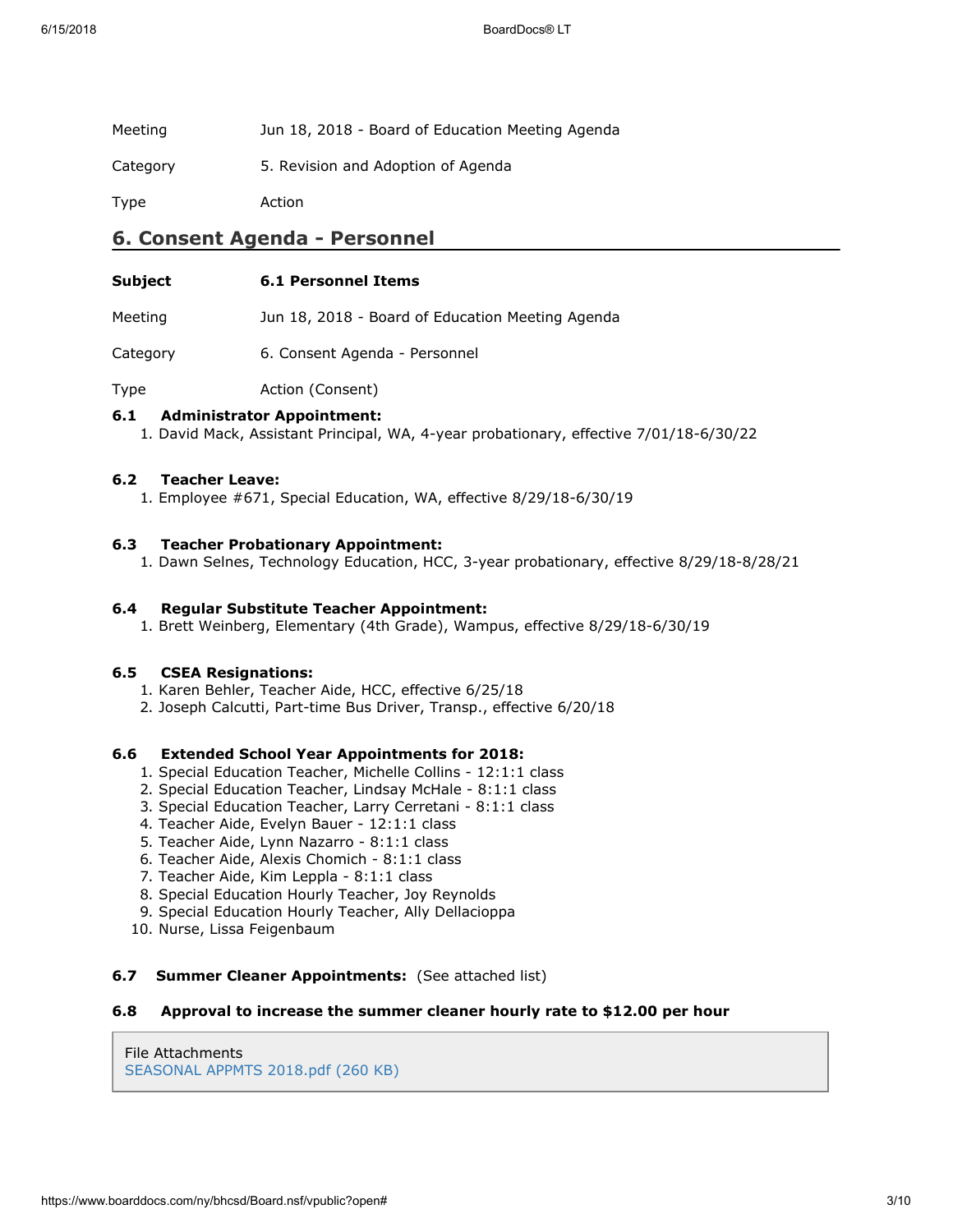*The use of a consent agenda permits the Board of Education to make more effective use of its time by adopting a single motion to cover those relatively routine matters which are included.*

# **7. Consent Agenda - Special Services**

| <b>Subject</b> | 7.1 CSE/SubCSE/CPSE Recommendations              |  |  |
|----------------|--------------------------------------------------|--|--|
| Meeting        | Jun 18, 2018 - Board of Education Meeting Agenda |  |  |
| Category       | 7. Consent Agenda - Special Services             |  |  |
| Type           | Action (Consent)                                 |  |  |

*The use of a consent agenda permits the Board of Education to make more effective use of its time by adopting a single motion to cover those relatively routine matters which are included.*

### **8. Consent Agenda - Business**

| Subject  | <b>8.1 Business Items</b>                        |
|----------|--------------------------------------------------|
| Meeting  | Jun 18, 2018 - Board of Education Meeting Agenda |
| Category | 8. Consent Agenda - Business                     |
| Type     | Action (Consent)                                 |

### **BUSINESS CONSENT AGENDA ITEMS**

**8.1 Approval of Non-Represented Personnel Terms and Conditions, effective July 1, 2018 - June 30, 2022**

**8.2 Approval of Byram Hills Teachers' Association (BHTA) Memorandum of Understanding, effective July 1, 2018 - June 30, 2020**

**8.3 Approval of Civil Services Employees Association (CSEA) Memorandum of Understanding, effective July 1, 2018 - June 30, 2021**

**8.4 Approval of Superintendent Terms and Conditions of Employment, effective July 1, 2017 - June 30, 2020, Updated: July 1, 2018**

**8.5 Approval of Assistant Superintendent for Business and Management Services Terms and Conditions of Employment, effective July 1, 2017 - June 30, 2020, Updated: July 1, 2018**

**8.6 Approval of Deputy Superintendent Terms and Conditions of Employment, effective July 1, 2017 - June 30, 2020, Updated: July 1, 2018**

**8.7 Authorization to Adjust the 2012-13, 2013-14, 2014-15,2015-16 and 2016-17 Tax Certiorari Reserve Funds**

**8.8 Authorization to Establish and Fund a 2017-18 Tax Certiorari Reserve Fund**

**8.9 Authorization to Increase Funding of the Buildings and Facilities Reserve Fund**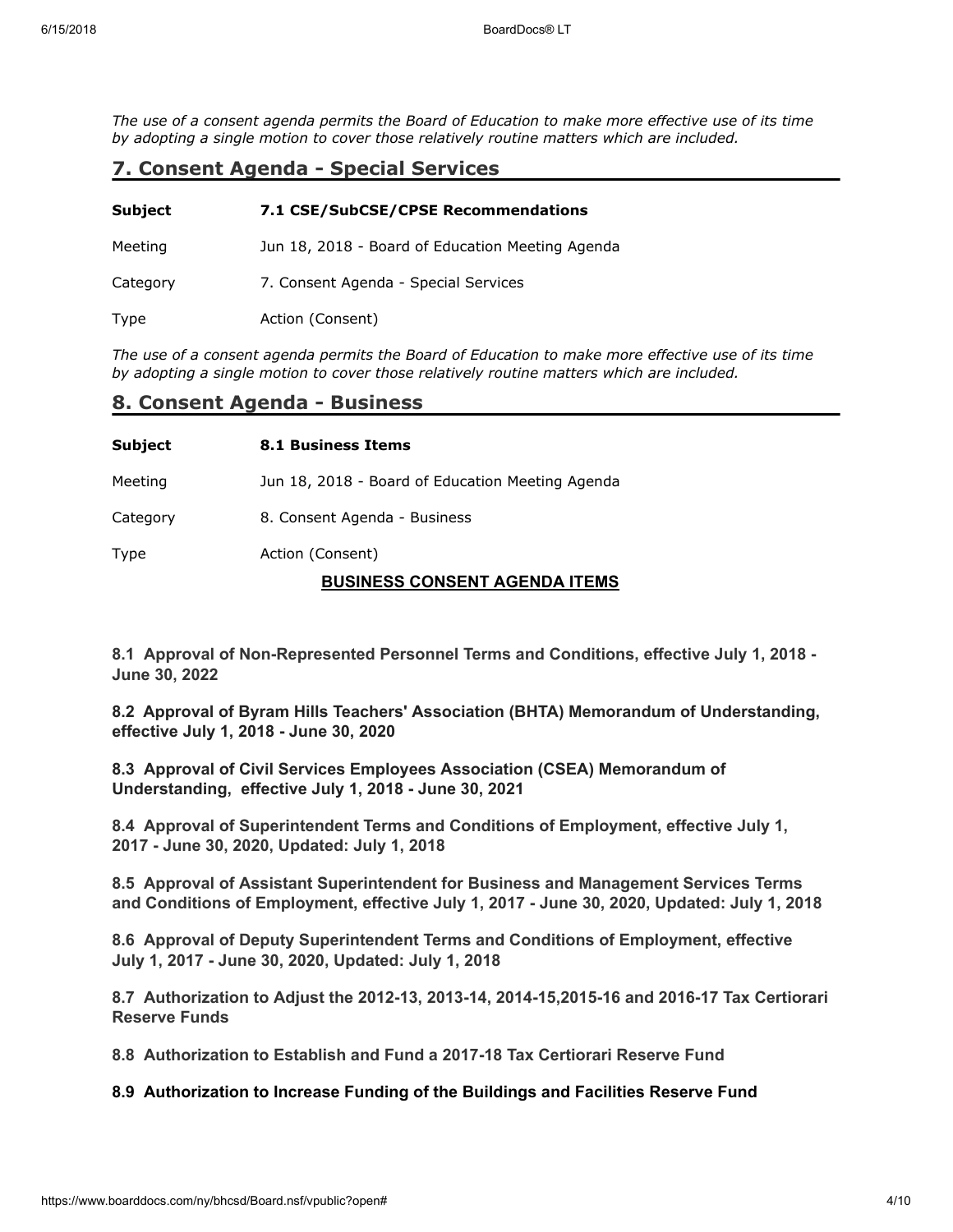**8.10 Authorization to Execute Contract for Educational Services 2018-19 with the Chappaqua Central School District**

**8.11 Authorization to Execute Contract with Purchase College, State University of New York for the 2018-19 Fiscal Year**

**8.12 Authorization to Execute Continuation of Consultant Agreement with James Reese from July 1, 2018 through June 28, 2019**

**8.13 Authorization to Execute Consultant Agreement with MLZ Consulting Services, LLC. for 2018-19 Fiscal Year**

**8.14 Authorization to Execute Contract for Professional Services to Students with Elissa Fanning, PT PLLC for the 2018-19 Fiscal Year**

**8.15 Authorization to Execute Contract with PearlCare Medical Staffing, LLC for Health Services for the 2018-19 Fiscal Year**

**8.16 Authorization to Execute Contract with the Carbone Clinic for the 2018-19 Fiscal Year**

**8.17 Authorization to Execute Contract for Professional Services to Students with OT Tec Occupational Therapy, PLLC for the 2018-19 Fiscal Year**

### **8.18 Authorization to Execute Contract for Cooperative Educational Services with Southern Westchester BOCES for the 2017-18 Fiscal Year**

**8.19 Approval of Bus Lease Agreement with the Town of North Castle Recreation Department**

#### **8.20 Award of Bid for the 2018-19 Fiscal Year: Janitorial Supplies**

**8.21 Award of Bid for the 2018-19 Fiscal Year: Electrical Supplies**

### **8.22 Approval to Participate in Consortium Special Educational Services Program at the Published Rates**

*The use of a consent agenda permits the Board of Education to make more effective use of its time by adopting a single motion to cover those relatively routine matters which are included.*

### **9. Special Report: Teacher Recognition and Longevity Service Awards**

| Subject                                                                                                                          | <b>9.1 Teacher Recognition Awards</b>                               |  |
|----------------------------------------------------------------------------------------------------------------------------------|---------------------------------------------------------------------|--|
| Meeting                                                                                                                          | Jun 18, 2018 - Board of Education Meeting Agenda                    |  |
| Category                                                                                                                         | 9. Special Report: Teacher Recognition and Longevity Service Awards |  |
| Type                                                                                                                             | Presentation, Recognition                                           |  |
| The following teachers, one from each school, will be recognized for receiving the 2017-<br><b>18 Teacher Recognition Award:</b> |                                                                     |  |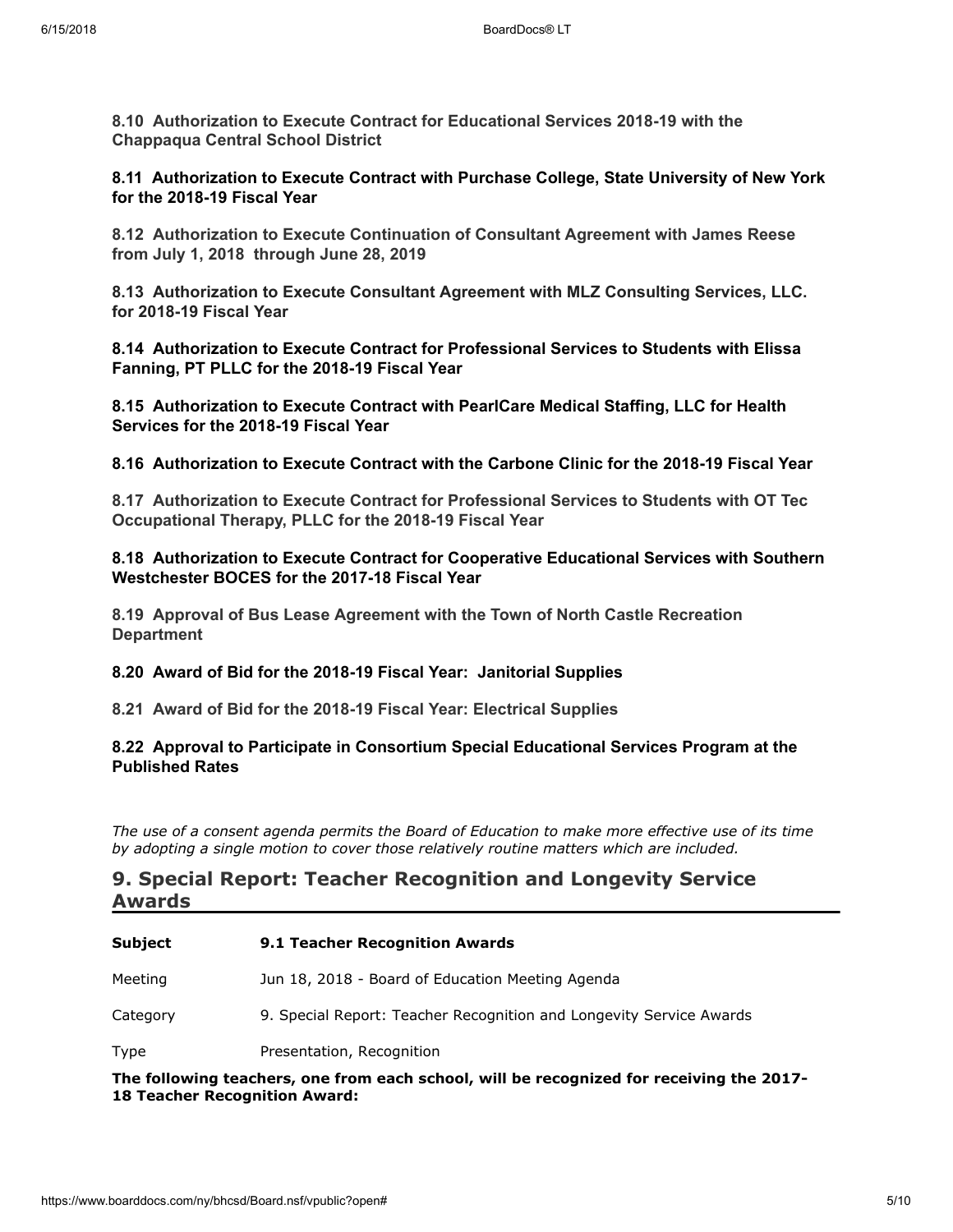#### **Nicole Cavalieri: The Coman Hill School Lindsey McHale: The Wampus School Jared Christian: H.C. Crittenden Middle School Amy Menasche: Byram Hills High School**

| Subject  | <b>9.2 Longevity Service Awards</b>                                 |
|----------|---------------------------------------------------------------------|
| Meeting  | Jun 18, 2018 - Board of Education Meeting Agenda                    |
| Category | 9. Special Report: Teacher Recognition and Longevity Service Awards |
| Type     | Presentation, Recognition                                           |

**Various staff members will be recognized for their years of service in Byram Hills.**

| <b>LONGEVITY</b><br><b>JUNE 2018</b> |                                         |                 |                                   |
|--------------------------------------|-----------------------------------------|-----------------|-----------------------------------|
| <b>First Name</b>                    | <b>Position</b>                         | <b>Building</b> | <b>Years of</b><br><b>Service</b> |
| <b>David Eisermann</b>               | <b>Head Custodian</b>                   | <b>BHHS</b>     | 40                                |
| <b>Florence Behr</b>                 | <b>Special Ed</b>                       | <b>BHHS</b>     | 40                                |
| <b>Linda Haracz</b>                  | <b>Elementary</b>                       | <b>CH</b>       | 35                                |
| <b>Jacqueline White</b>              | <b>Technology</b>                       | <b>HCC</b>      | 30                                |
| <b>Susan Ornstein</b>                | <b>Elementary</b>                       | CН              | 30                                |
| <b>Ellen Medd</b>                    | <b>Psychology</b>                       | <b>WA</b>       | 25                                |
| <b>Kathleen Guglielmo</b>            | <b>Bus Driver</b>                       | Trans           | 25                                |
| <b>Barbara Boemio</b>                | <b>Secretary to</b><br><b>Principal</b> | <b>CH</b>       | 20                                |
| <b>David Bruskewicz</b>              | <b>Math</b>                             | <b>BHHS</b>     | 20                                |
| <b>Jared Christian</b>               | <b>PE/Health</b>                        | <b>HCC</b>      | 20                                |
| <b>Doreen Cohen</b>                  | <b>PE/Health</b>                        | <b>WA</b>       | 20                                |
| <b>Alexandra Davies</b>              | <b>Elementary</b>                       | <b>WA</b>       | 20                                |
| <b>Isabelle Del Vecchio</b>          |                                         | <b>WA</b>       | 20                                |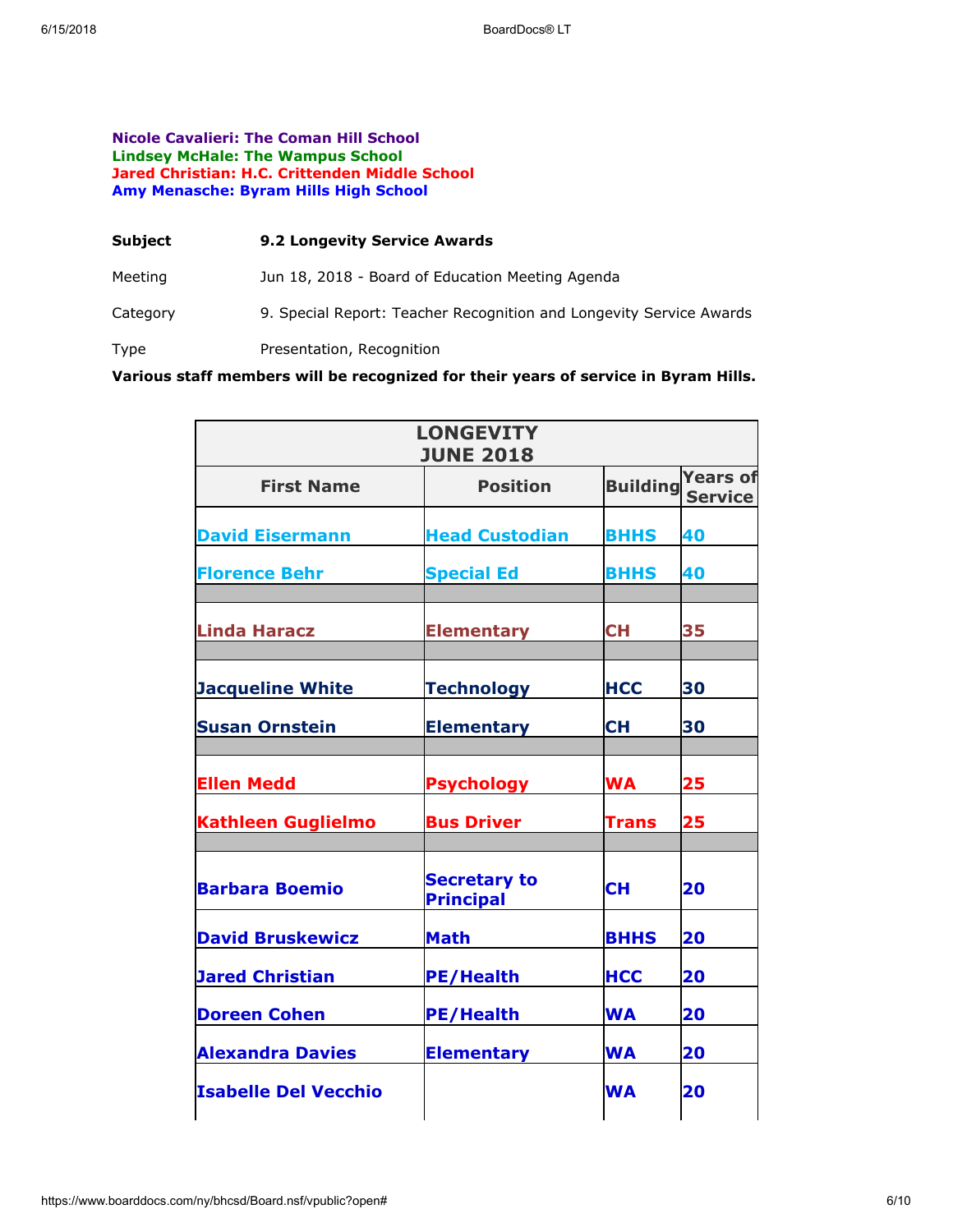|                                                | <b>Secretary to</b>                    |                  |    |
|------------------------------------------------|----------------------------------------|------------------|----|
|                                                | <b>Principal</b>                       |                  |    |
| <b>Robert Di Martino</b>                       | <b>World Languages</b>                 | <b>BHHS</b>      | 20 |
| <b>Brian Ettinger</b>                          | <b>Maintenance</b><br><b>Mechanic</b>  | <b>O &amp; M</b> | 20 |
| <b>Sara Fischer</b>                            | <b>Special Ed.</b>                     | <b>HCC</b>       | 20 |
| <b>Anne Kaplan</b>                             | <b>Guidance</b>                        | <b>BHHS</b>      | 20 |
| <b>Antoinette Addonizio</b><br><b>LaPeruta</b> | <b>Special Ed.</b>                     | <b>HCC</b>       | 20 |
| <b>David McMichael</b>                         | Art                                    | <b>BHHS</b>      | 20 |
| <b>Mariann Neale</b>                           | <b>Sr. Office Asst.</b>                | <b>O &amp; M</b> | 20 |
| <b>Anne-Marie Pasquale</b>                     | <b>Math</b>                            | <b>HCC</b>       | 20 |
| <b>Phil Peterson</b>                           | <b>Asst. Supervisor</b><br>Trans.      | <b>Transp</b>    | 20 |
| <b>Jennifer Rowell</b>                         | <b>Elementary</b>                      | <b>CH</b>        | 20 |
| <b>Duane Smith</b>                             | <b>English Chair</b>                   | <b>DW</b>        | 20 |
| <b>Melissa Stahl</b>                           | <b>World Languages</b><br><b>Chair</b> | <b>DW</b>        | 20 |

# **10. New Business**

| Subject        | 10.1 Acceptance of Internal Audit Report for 2017-2018       |
|----------------|--------------------------------------------------------------|
| Meeting        | Jun 18, 2018 - Board of Education Meeting Agenda             |
| Category       | 10. New Business                                             |
| Type           | Action, Presentation, Report                                 |
| <b>Subject</b> | 10.2 Report on Interscholastic Athletics                     |
| Meeting        | Jun 18, 2018 - Board of Education Meeting Agenda             |
| Category       | 10. New Business                                             |
| Type           | Presentation, Report                                         |
| <b>Subject</b> | 10.3 Circumventing the Tax Law with Charitable Contributions |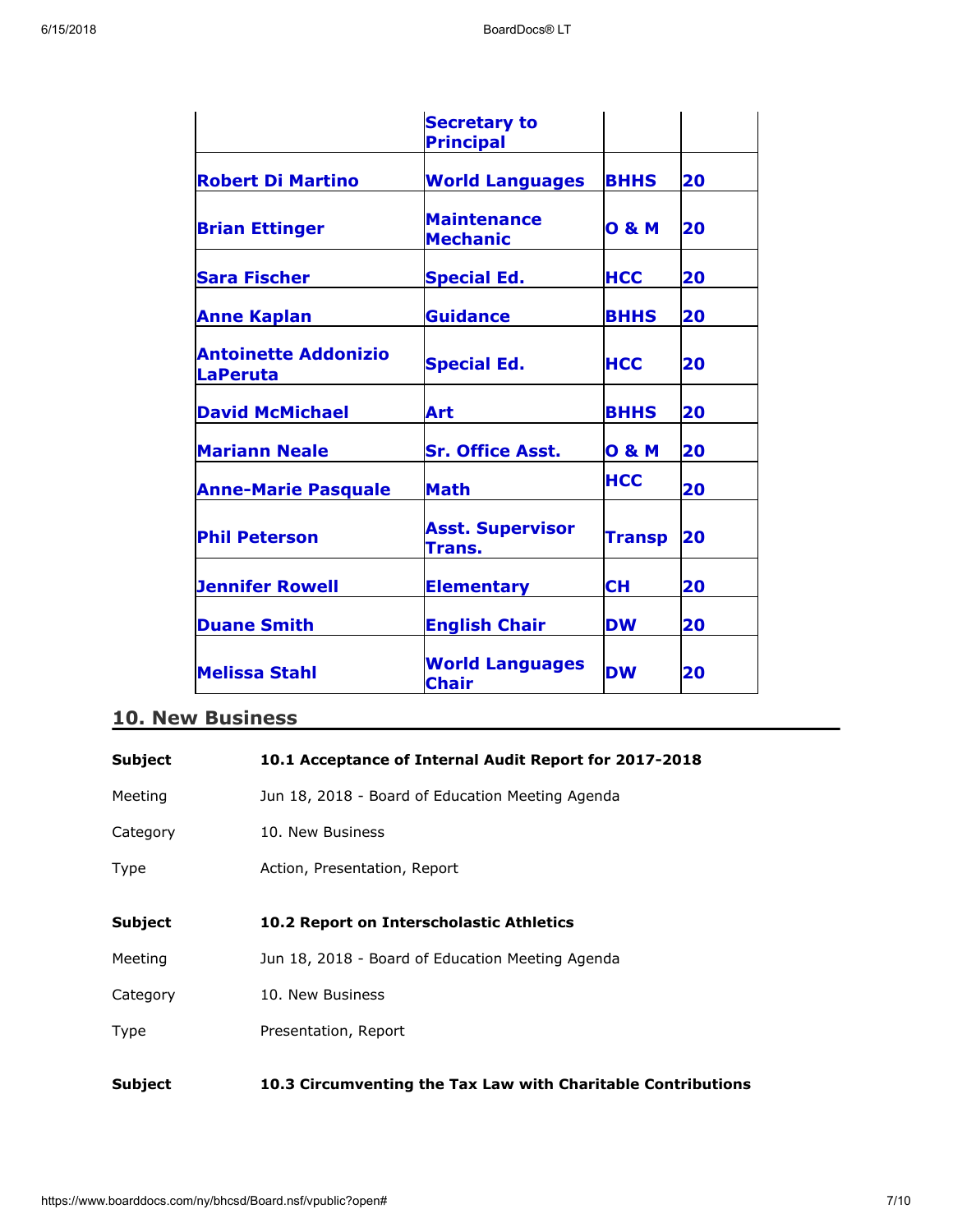| Meeting  | Jun 18, 2018 - Board of Education Meeting Agenda |
|----------|--------------------------------------------------|
| Category | 10. New Business                                 |
| Type     | Discussion, Information                          |

# **11. Unfinished Business**

| <b>Subject</b> | 11.1 Review of Policies: Second Read: 5151 (Homeless Children);<br><b>Review of 7500 (Naming of Funds</b> |
|----------------|-----------------------------------------------------------------------------------------------------------|
| Meeting        | Jun 18, 2018 - Board of Education Meeting Agenda                                                          |
| Category       | 11. Unfinished Business                                                                                   |
| Type           | Action, Discussion, Information                                                                           |
|                |                                                                                                           |
| <b>Subject</b> | <b>11.2 Enrollment Update</b>                                                                             |
| Meeting        | Jun 18, 2018 - Board of Education Meeting Agenda                                                          |
| Category       | 11. Unfinished Business                                                                                   |

# **12. Staff Reports**

| <b>Subject</b> | 12.1 Superintendent                                                                  |
|----------------|--------------------------------------------------------------------------------------|
| Meeting        | Jun 18, 2018 - Board of Education Meeting Agenda                                     |
| Category       | 12. Staff Reports                                                                    |
| Type           | Information                                                                          |
| <b>Subject</b> | 12.2 Deputy Superintendent, District Clerk                                           |
| Meeting        | Jun 18, 2018 - Board of Education Meeting Agenda                                     |
| Category       | 12. Staff Reports                                                                    |
| Type           | Information                                                                          |
| <b>Subject</b> | 12.3 Interim Assistant Superintendent for Business and Management<br><b>Services</b> |
| Meeting        | Jun 18, 2018 - Board of Education Meeting Agenda                                     |
| Category       | 12. Staff Reports                                                                    |
| <b>Type</b>    | Information                                                                          |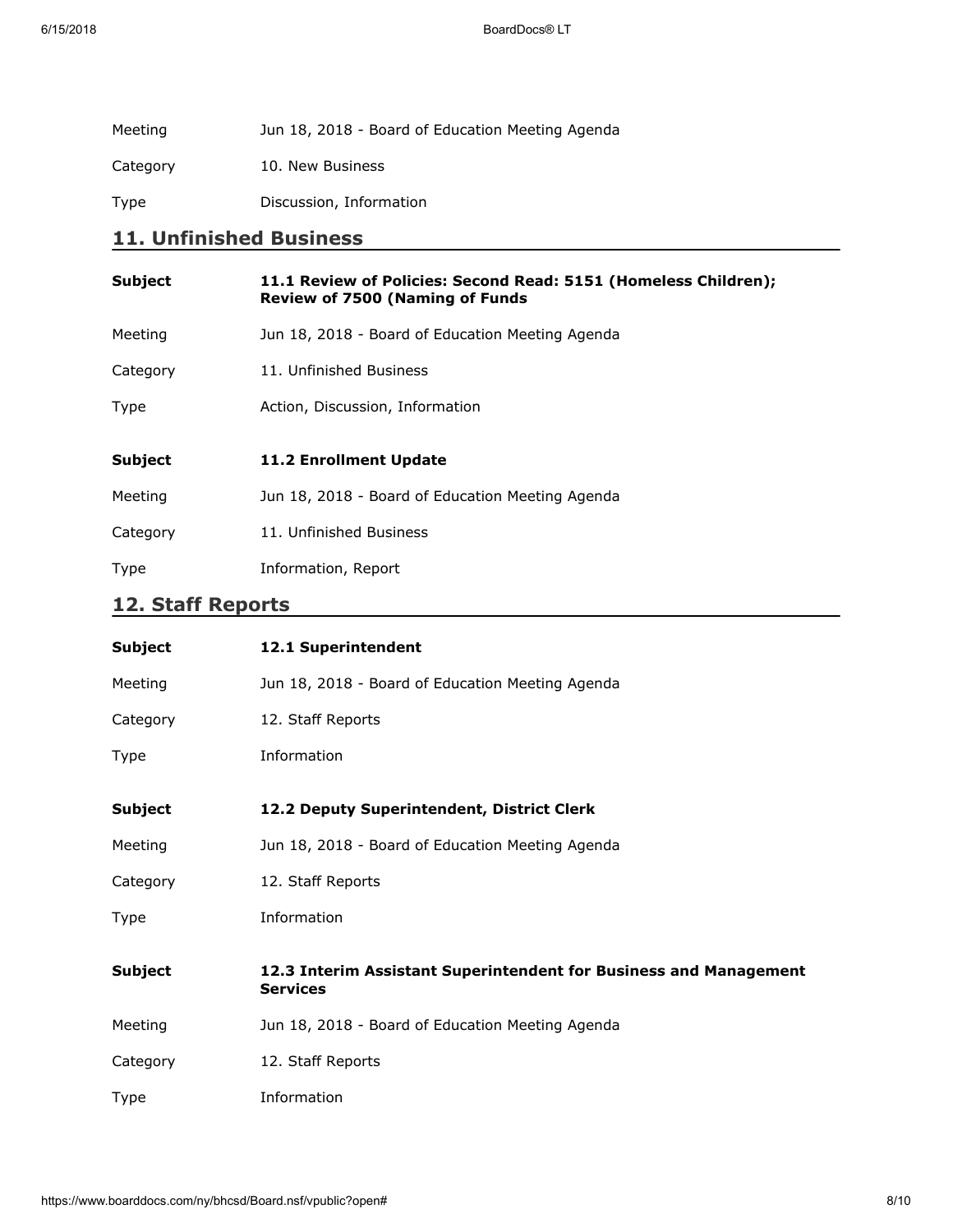| <b>Subject</b> | 12.4 Assistant to the Superintendent for Human Resources and<br><b>Curriculum K-5</b> |
|----------------|---------------------------------------------------------------------------------------|
| Meeting        | Jun 18, 2018 - Board of Education Meeting Agenda                                      |
| Category       | 12. Staff Reports                                                                     |
| Type           | Information                                                                           |

# **13. Board Reports**

| <b>Subject</b>                                                                  | 13.1 President                                   |
|---------------------------------------------------------------------------------|--------------------------------------------------|
| Meeting                                                                         | Jun 18, 2018 - Board of Education Meeting Agenda |
| Category                                                                        | 13. Board Reports                                |
| Type                                                                            | Information                                      |
|                                                                                 |                                                  |
| Subject                                                                         | 13.2 Committees / Board Members                  |
| Meeting                                                                         | Jun 18, 2018 - Board of Education Meeting Agenda |
| Category                                                                        | 13. Board Reports                                |
| Type                                                                            | Information                                      |
| 13.2.1 June 22, 2018: Town / School District Liaison Mtg., Town Hall, 7:45 a.m. |                                                  |

| Subject  | 13.3 Topics for Future Agendas / Requests for Information |
|----------|-----------------------------------------------------------|
| Meeting  | Jun 18, 2018 - Board of Education Meeting Agenda          |
| Category | 13. Board Reports                                         |
| Type     | Information                                               |

### **13.3.1 July 10, 2018: Board of Education Organization Meeting, 7:15 a.m.**

# **14. Communications to the Board**

| <b>Subject</b> | 14.1 Communications to the Board                 |
|----------------|--------------------------------------------------|
| Meeting        | Jun 18, 2018 - Board of Education Meeting Agenda |
| Category       | 14. Communications to the Board                  |
| Type           | Information                                      |

# **15. Approval of Board of Education Minutes**